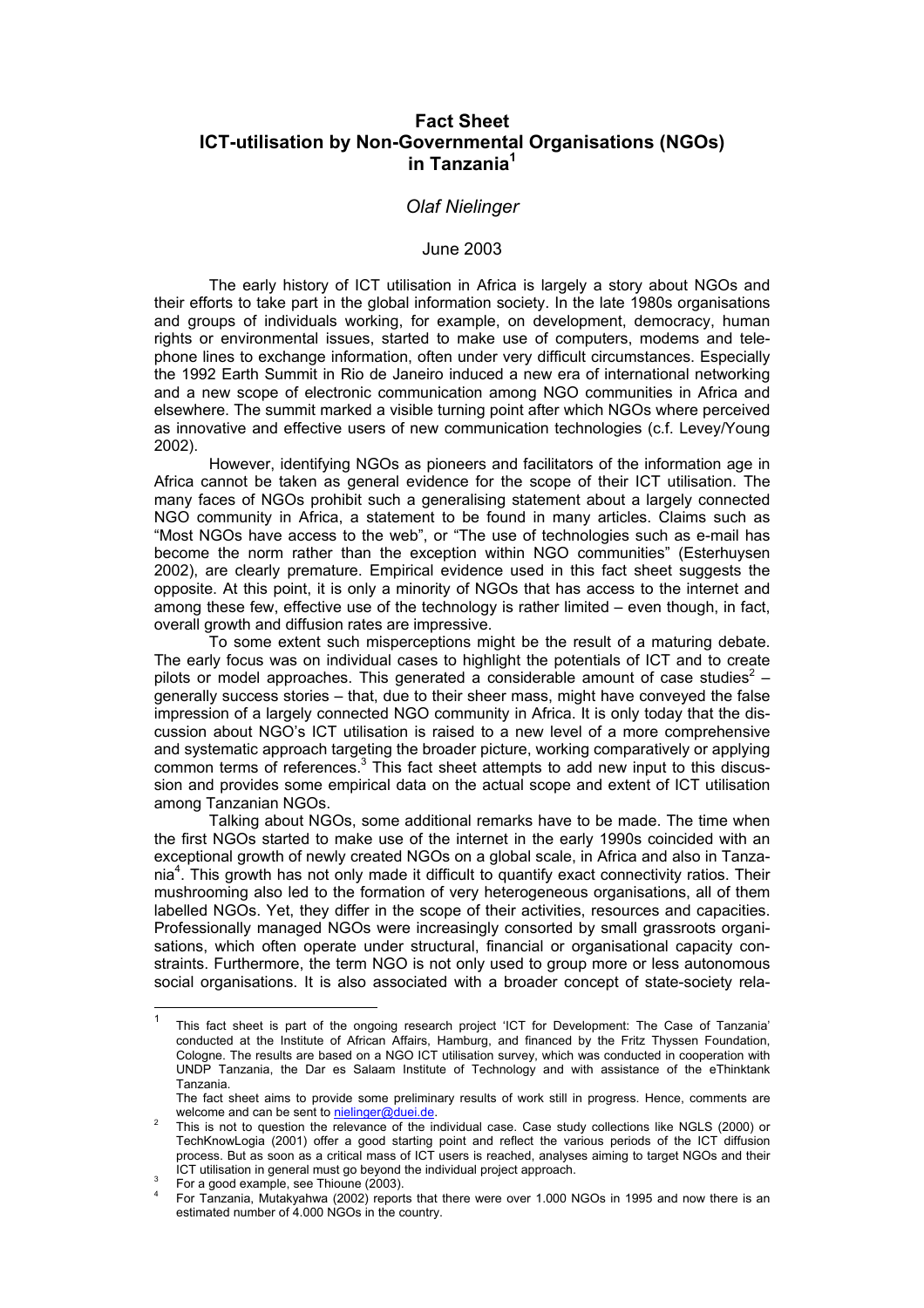tions, in which NGOs have revived as a solution to overburdened or weak state capacities. In consequence, the debate on NGOs and their derivates, like civil society organisations (CSO), community based organisations (CBO) or religious organisations (RO) and the like, often lacks a clear conceptual foundation and puts high – often too high – expectations on the role of NGOs in the development process. Even though this debate will not be covered in this contribution,<sup>[5](#page-1-0)</sup> it should be taken into consideration whilst aggregating indicators on NGO performances.

Nevertheless, in this fact sheet NGOs are treated as one entity. This is in accordance with the perspective of the Tanzanian government, and it takes into account practical considerations. Measures to control or coordinate NGO activities cannot cover every NGO subgroup in an individual policy or registration process, so that a rather broad approach is justified. According to the Tanzanian NGO Bill enacted by parliament in November 2002, NGOs are:

.a voluntary grouping of individuals or organisations which is autonomous, non-political and not-forprofit sharing, organised locally at the grassroots level, nationally or internationally for the purpose of enhancing the legitimate economic, social and/or cultural development or lobbying or advocating on issues of public interest of a group of individuals or organisations."

Furthermore, the broad definition supports one key objective of the survey, namely, to catch as many respondents as possible in order to include the whole variety from formally incorporated associations to relatively informal groupings at the grassroots level. $6$ 

The data provided in the fact sheet are based on two samples.<sup>[7](#page-1-2)</sup> The first contains 957 entries from NGOs that were randomly selected from several national, regional or sectoral NGO directories and targeted all NGOs regardless of their ICT or email profile. This sample covers the overall picture of email usage among Tanzanian NGOs and was used to prepare the data given in figures 1 and 2. Out of the 957 NGOs, 255 or 25% provided an email address. While editing the data set, a further 62 or 6.5% dropped out of the sample because of invalid, unknown or ineligible email accounts. The newly adjusted sample left 193 or 20% valid email addresses as given in figure 1.

The second sample contains 1.228 entries. Because the questionnaires had to be submitted online, and since the objective was to work with the largest possible sample, considerable research has been conducted to compile an NGO email directory from several sources such as the WWW, various discussion groups or fora as well as offline sources. Naturally, this sample was heavily 'email biased', because only NGOs that provided an email address were added to the list. This sample was used to analyse the ICT utilisation of NGOs as given in figures 3-13. From the 1228 NGOs in the directory, 526 (42.8%) provided an email contact. Again, a considerable number of 124 (23.6%) email accounts were invalid or unsuitable. Finally, the remaining sample left 402 (32.7%) valid entries, which were taken as the base of the survey. Of these, 77 or 19% submitted a completed survey form, which is a satisfactory response rate. Though the results cannot claim to be representative, they indicate some strong tendencies of NGO ICT utilisation in Tanzania.

The surveyed (connected) NGOs mirror their heterogeneity. Their sectoral focus goes through all societal issues, with most NGOs active in more than one sector. Furthermore, no particular ICT intensive working area could be detected, though NGOs working in agriculture turned out to be slightly less connected. But overall, the numbers of connected NGOs follow the overall distribution of NGO target sectors in the country.<sup>8</sup> Similar patterns appear with regard to the overall budget and the number of staff. Both variables show a considerable range. Annual budget starts from 500 US\$ and goes up to more than 1 Mio. US\$ - the median annual budget is 50.000 US\$. Staff ranged from only two persons working on a voluntary basis to 100 salaried employees working in nation-

 $\overline{a}$ 

<span id="page-1-0"></span><sup>5</sup> Some basic texts covering these issues can be found in Bratton (1994), Diamond (1994), and Hadenius/Uggla (1996).

<span id="page-1-1"></span>One problem of this broad approach has been the treatment of large international NGOs, which partly act like donor agencies. For practical reasons, those organisations that formally took part in the consultative process to formulate the Tanzanian policy on NGOs were added to the sample, whereas all others, which were obviously donor agencies or did not possess a Tanzania based permanent office, were left out of the sample. For an overview of members of the consultative process, see NGO Policy Forum (2002).

<span id="page-1-2"></span>Many thanks are owed to Margareth Nzuki of the Economic and Social Research Foundation (ESRF), who made a large body of email contacts available.

<span id="page-1-3"></span><sup>8</sup> 'Sector' refers to health, education, children, women, community work, environment, democracy/human rights, agriculture, ICT and umbrella organisations.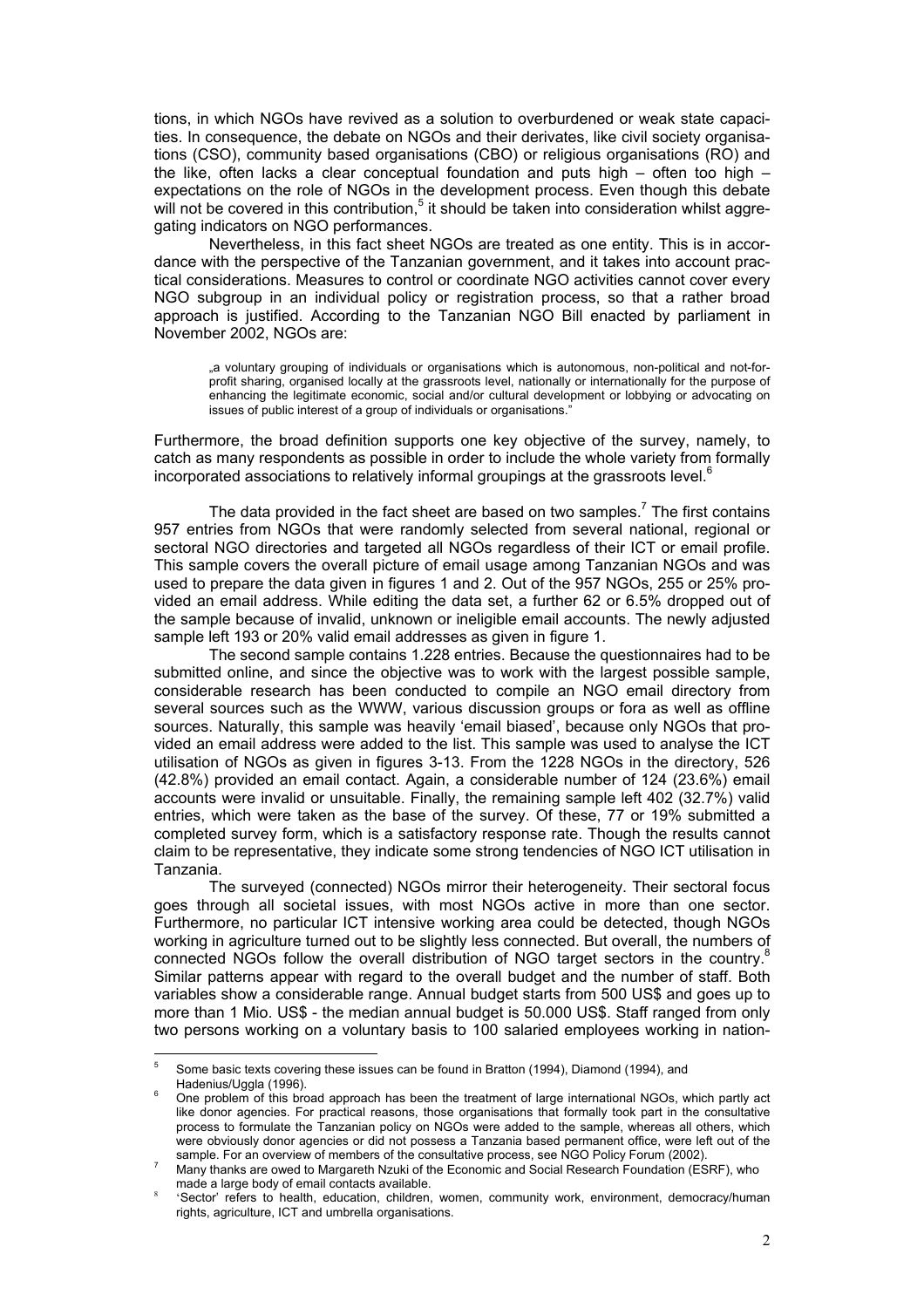wide NGOs, which results in 11 staff per NGO in the mean. From this general starting point, there is no identifiable pattern of ICT usage. Those who use the technology come from all sectors and do it regardless of their financial and human resources. Going beyond these general observations, figures 1-13 attempt to map the ICT utilisation of Tanzanian NGOs a little further:



Figure 1 puts into perspective the prevalent misperception of a largely connected NGO community in the country. Only 20% of Tanzanian NGOs have a working email account.

Though this might be a smaller number than expected, it should be recognised that at the same time as some NGOs started to use the technology, the total number of NGOs has also witnessed an exceptional increase. Growth in both the total number of NGOs and the number of NGOs with email access might have been at the expense of connected NGOs, if we assume that the newly established NGOs

start their business with only moderate resources and weak ICT capacities. From this perspective 20% stands for a sizeable number of Tanzanian NGOs using email.

Noteworthy is the high quantity of invalid email accounts (not represented in the survey). These added to a striking fault rate of roughly one fourth of NGOs that eventually dropped out of the initial sample. These NGOs have installed or registered for an email account, but then ceased their email usage for either practical reasons, i.e. email was not considered to be of any use to ease daily operations, or the new technologies put an insurmountable burden on the financial capacities or skills of the NGOs concerned.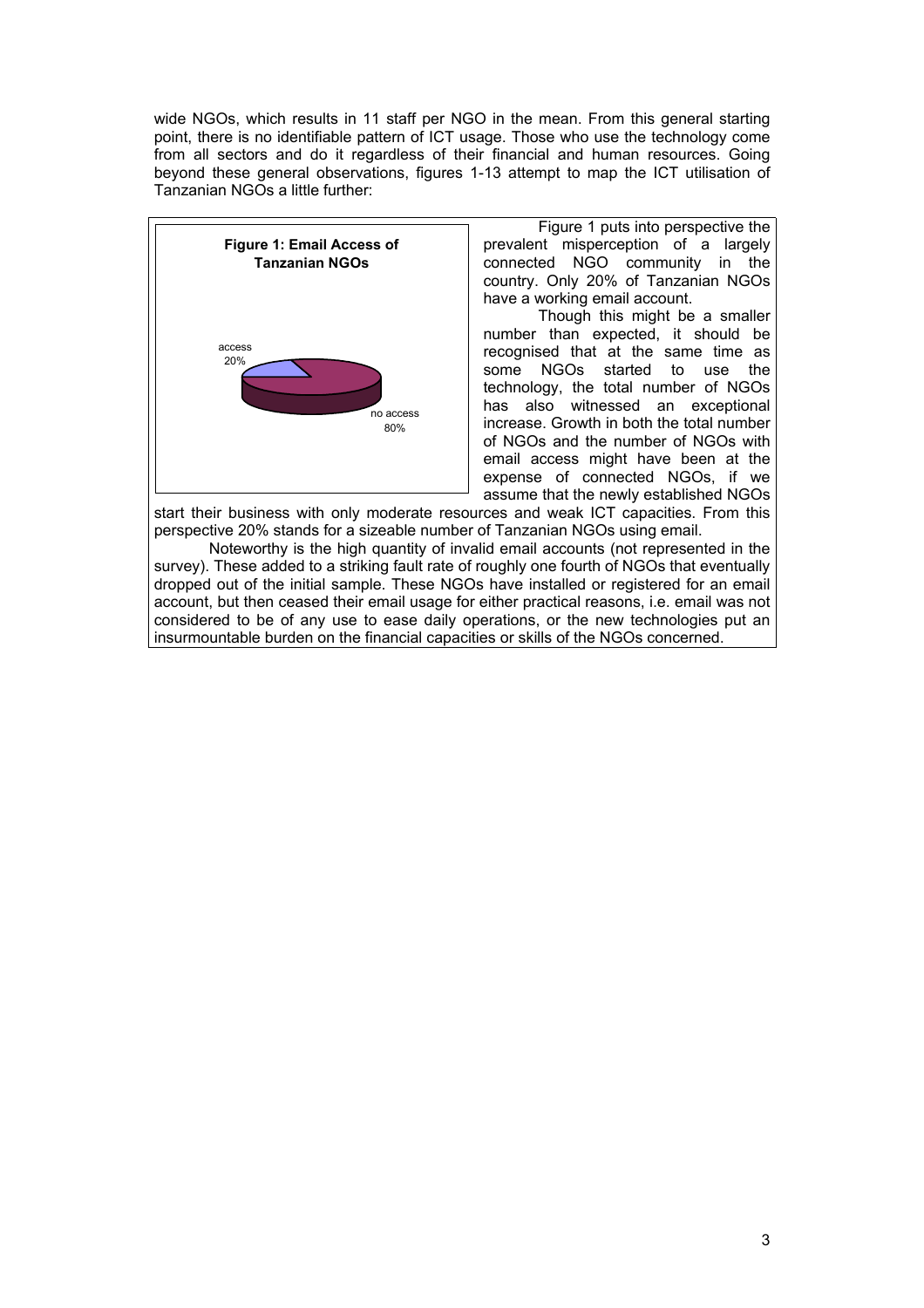

 Figure 2 shows the (chronological) email and WWW diffusion among Tanzanian NGOs between 1990 and 2002. The line charts represent the overall number of email and WWW users; the bar charts reflect the annual growth rates of the process.

 After only very little email and WWW usage in the early 1990s, technological pe-

netration took off in 1996. The number of email users grew sizably for the first time and introduced a phase of accelerated ICT development, also in conjunction with constant improvements in the provision of basic telecommunication infrastructure. Exceptional growth was reached between 1998 and 2000 – the boom time for NGO connectivity. Diffusion growth rates amounted to 15% or even 22% annually. Since 2000 growth has slowed down, but remains on a level of above 10%, while email and WWW diffusion reaches 20% and 18%, respectively.

Apparently, email applications have been the engine for growth. Their annual growth rates exceeded the WWW figures until 1999. This pattern of ICT adoption, email first and web later, changed from 2000 onwards. The 2000 peak level of WWW annual growth might reflect a WWW backlog demand of some NGOs at a time when the web has become more and more popular and an increasingly valuable source of information. It also coincides with the introduction of public access facilities, where WWW applications have been required to access one's webmail account.

Since 2001, growth patterns of email and WWW have become indistinctive. The successive phasing out of email-only services and the increased availability of the web has led to synchronous growth patterns. Synchronism, however, does not necessarily mean that the same relevance is attributed to, e.g., writing emails and surfing the web. Webmail services enjoy great popularity and are still an important driving force for continued WWW diffusion rates.

Figure 3 quantifies different means of connectivity. More than half of the NGOs have an internet connection in their office, roughly 30% connect privately and 35% use public access facilities, like internet cafes or telecentres. Some 15% rely on more than one access point and use a mix of connectivity options.

The high quantity of NGOs using their office equipment to connect to the internet might indicate that office solutions are implemented wherever available or affordable. Furthermore, the approximately 30% of NGOs that



connect through private equipment generally also make use of the technology within the NGO's business premises. The private provision often reflects the commitment and the contribution of an NGO's director or chief executive to improve the working conditions of their organisations. The figures reveal that office access can be regarded as the most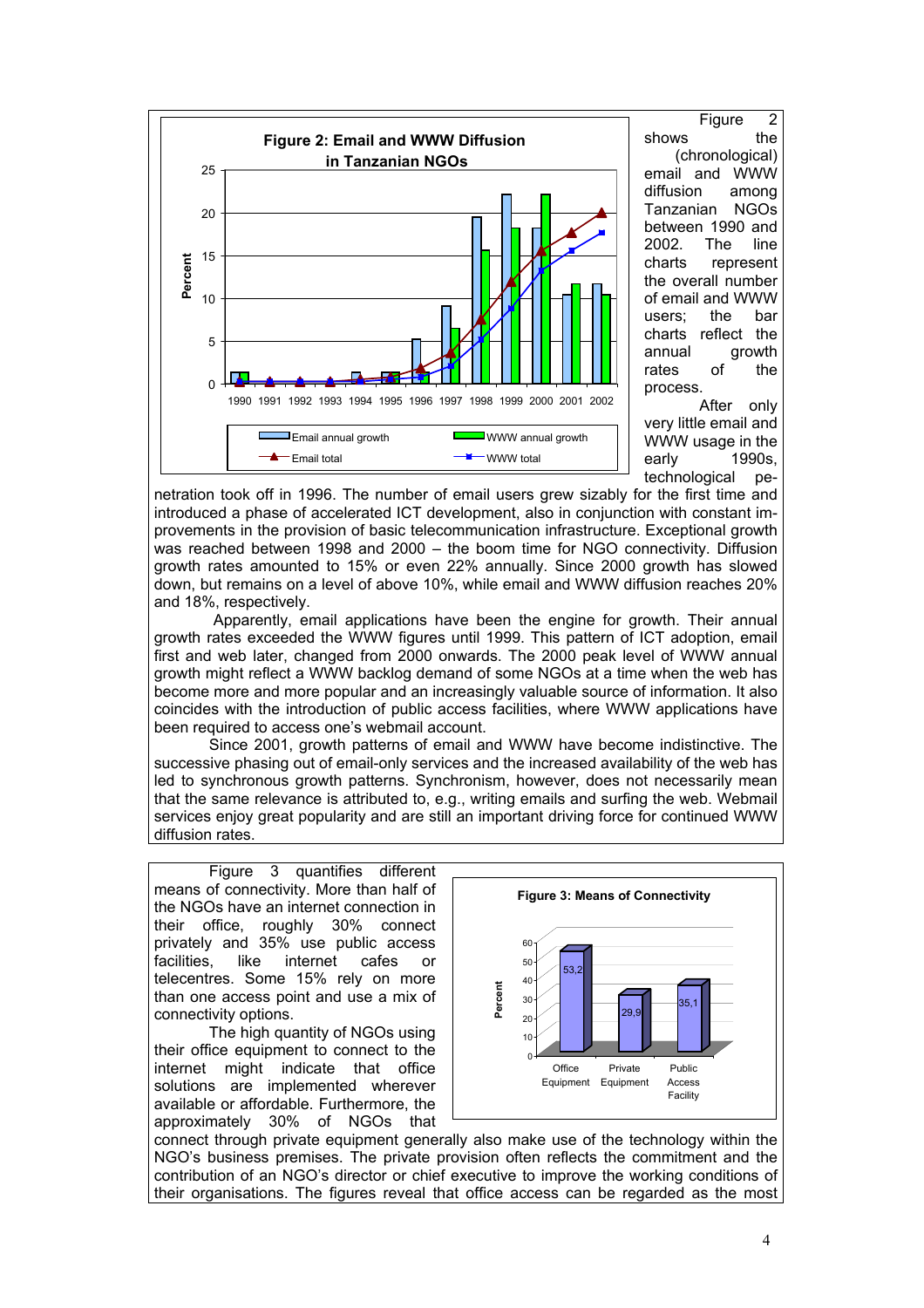convenient option of connectivity.

Besides, a significant number of 35% use public access facilities to connect to the internet. Of these, 26% solely rely on public facilities, 9% use them to complement their office connection. This number highlights the outstanding importance of public access, especially where no alternative solutions are available (for limitations of public access see figures 12 and 13).



If NGOs are connected to the internet, they often develop a sizeable ICT profile, as figure 4 shows. Some 42% of NGOs have their own website (or a website under construction), 30% compile a regular electronic newsletter and 21% offer a discussion forum or mailing lists.

Though the existence of a website does not say anything about its quality—some NGOs provide only a very brief and general introduction of their organisation and some provide extensive resources, background materials and links to other sites of

interest—all of them update on a regular basis.

The considerable diffusion of newsletters and mailing lists might point towards active user groups and frequent communication among its users. Both tools facilitate information exchange and can be applied as both email-only and web solutions. Their popularity also reflects the African ICT history, where internet usage had been restricted to 'email only' access for a long time. As a result, email has developed as the most powerful tool of the internet and mailing lists are still extensively used in Africa.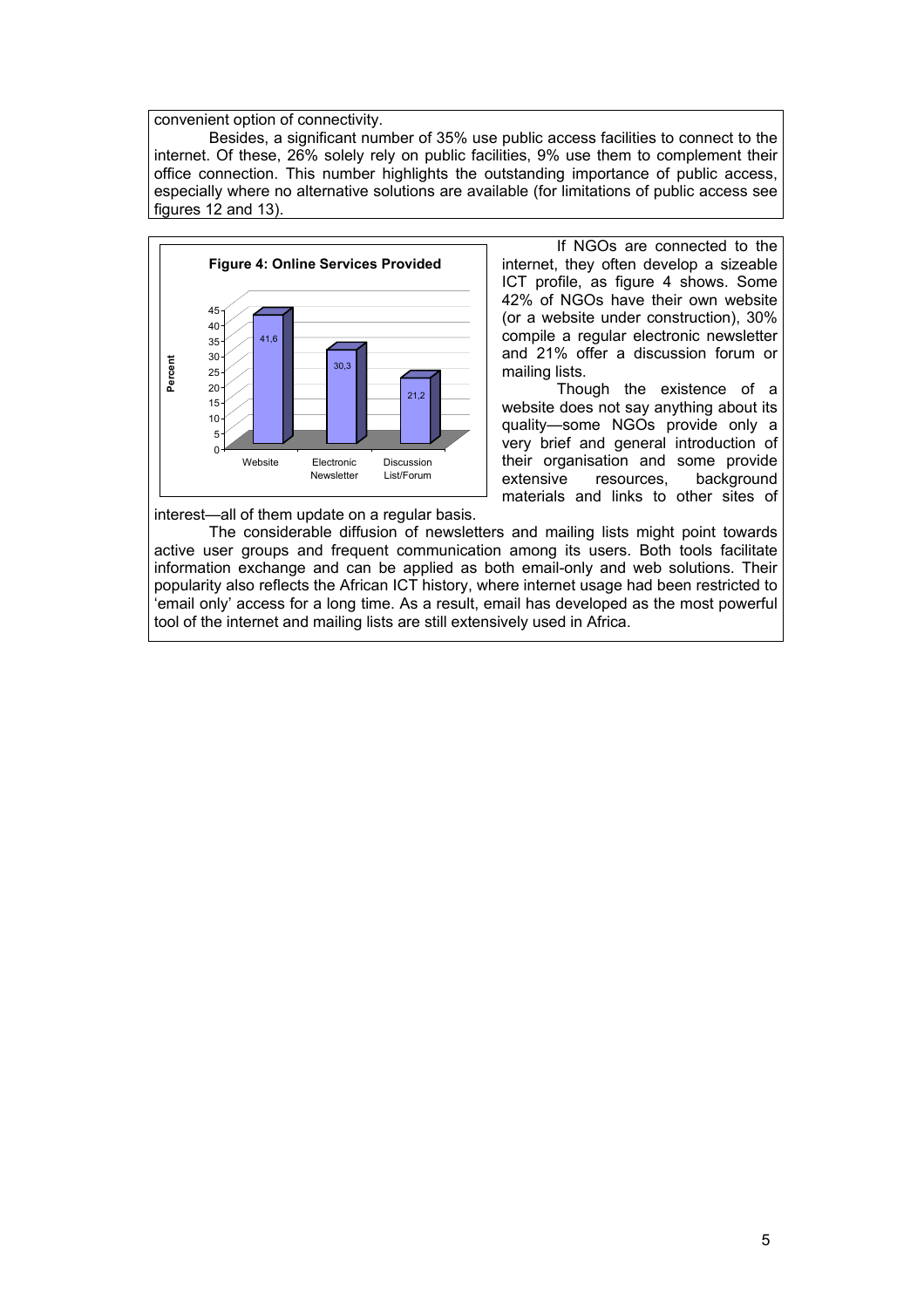

The various sources of financing IT equipment are covered in figure 5. The bars stand for the different sources, the staples within the bars quantify the extent of assistance given as 'main', 'secondary' and 'modest' contributions. international donor community is the largest finance source for IT equipment. Roughly

50% of NGOs rely on

the donor community as their main sponsor. Only an insignificant 4% of the NGOs reported donor funding as a secondary source, and roughly 9% receive modest support from the donor community. These numbers strongly illustrate the leading role of donors as NGO supporters, and hence, as main facilitators of civil society's ICT deployment. The figures might also expose dominant donor approaches. As generally the main source, international donors tend to engage on a large scale or hardly at all. They seem to avoid acting as secondary players and might contribute modestly, if, for example, IT equipment is only one complementary part within a broader project approach.

National donors are rarely the main sponsors for IT equipment (3%), but normally a secondary source (16%) or a modest contributor (8%). Many international donors make national contributions a precondition for their funding. This might be the reason why national donors appear most frequently as secondary sources.

Company donations play a subordinate role in the acquisition of IT equipment. Only 8% of NGOs quote them as their main source, 1.3% as secondary and 8% as a modest source. Especially with regard to the newly emerging domestic IT market, there might be some room for new concepts of social sponsoring or models of good corporate responsibility, where companies could promote an increased provision of IT equipment in form of introducing new private-NGO partnerships (complementing private-public partnerships).

Raising a loan to finance IT equipment is virtually nonexistent. Here the bar is not so much connected to the formal banking sector, which hardly can be accessed by NGOs anyway, but to, for example, micro-finance schemes or supplementary funds designed to facilitate the work of NGOs or small enterprises. Though the usefulness of such lending facilities depends on their appropriateness and availability, their limited accessibility might mirror NGO's typical business approaches and self-conception; NGOs rather prefer to rely on donor support than to develop alternative business-like approaches to make their endeavour sustainable in the long run.

A considerable number of NGOs collect membership fees to improve their financial situation. These fees are a main source for IT financing for 13%, a secondary source for 12% and a modest source for 17% of NGOs. This is a fairly high proportion of internal resources used to acquire IT equipment. Membership fees are the most prevalent means to raise internal funds, often complementing granted donor support.

Other financial sources have a minor significance. 7% quote them as their main source, 5% as a secondary source, and 4% as a modest source. For the vast majority 'other' sources are personal contributions of the NGO's director or chief executive or individual donations.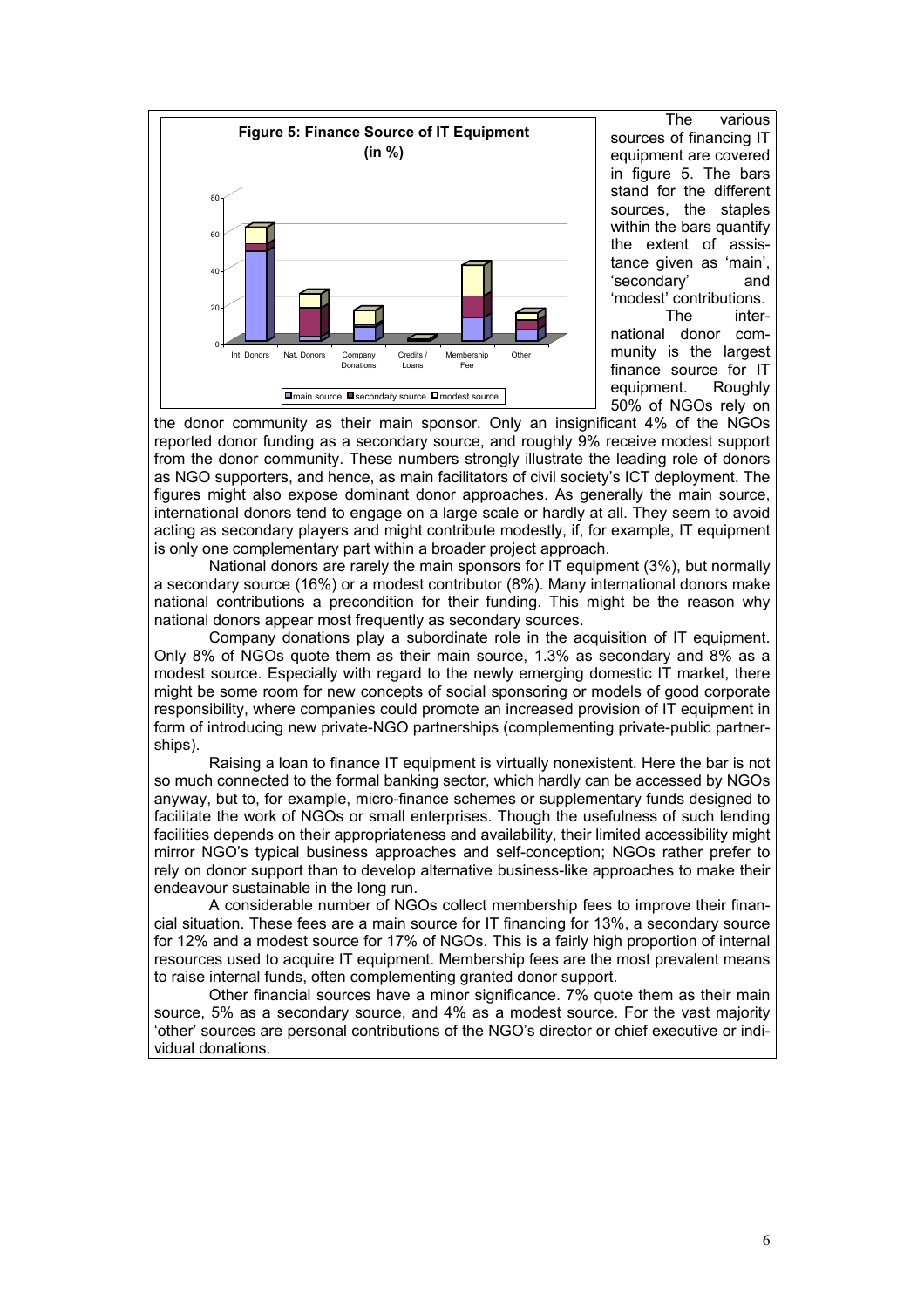Figure 6 represents the significance of ICT for NGO's performance. The bars differentiate various applications c orresponding to different grades of complexity; the staples quantify the signifycance, which the surveyed NGOs attributed to the respective applications ranging from 'very important' to 'not important'.



Ema il and basic applications (word processing, etc.) are the most powerful ways to make use of the computer. Email usage is very important for 61% and important for 16% of NGOs. Roughly the same holds for basic applications; 58% emphasise they are very important, and 18% regard them as important computer tools. Thus, the two represent the most frequent applications and the main driving force of increasing ICT diffusion.

However, noteworthy exceptions appear even in these heavily used segments, that is, 17% of NGOs do not assign any importance to email usage or basic applications at all. Bearing in mind that only connected NGOs are covered in the survey, this relatively high share highlights the existence of a considerable number of NGOs for which electronic communication and data processing might not be an appropriate tool to deal with every day working routines.

A second cluster involving similar responses can be observed with regard to the WW W and advanced applications (accounting, payroll, etc.). For almost one third of the surveyed NGOs both applications are very important; roughly one fourth quote them as being important. Though to a lesser extent than in the email/basic application cluster, both the web – excluding webmail services – and advanced applications enjoy substantial popularity among Tanzanian NGOs. Still, 16% (WWW) and 19% (advanced application) of NGOs mention that they have used both tools only occasionally or have only little experience dealing with them. On the other hand, 26% state that both applications are of no importance for their working procedures, which emphasises once again the many different user profiles.

Providing closed user group applications requires complex network solutions, which in turn require modern equipment and considerable skills to operate the network. Most NGOs lack both and consequently such applications are hardly significant for the majority of organisations. However, there are 16% of NGOs that consider them very important or important tools. These supposedly skilful user groups, deliberately deploying complex ICT solutions, complete the picture of different user groups as they represent the opposite extreme of the majority of small-scale or modest ICT users.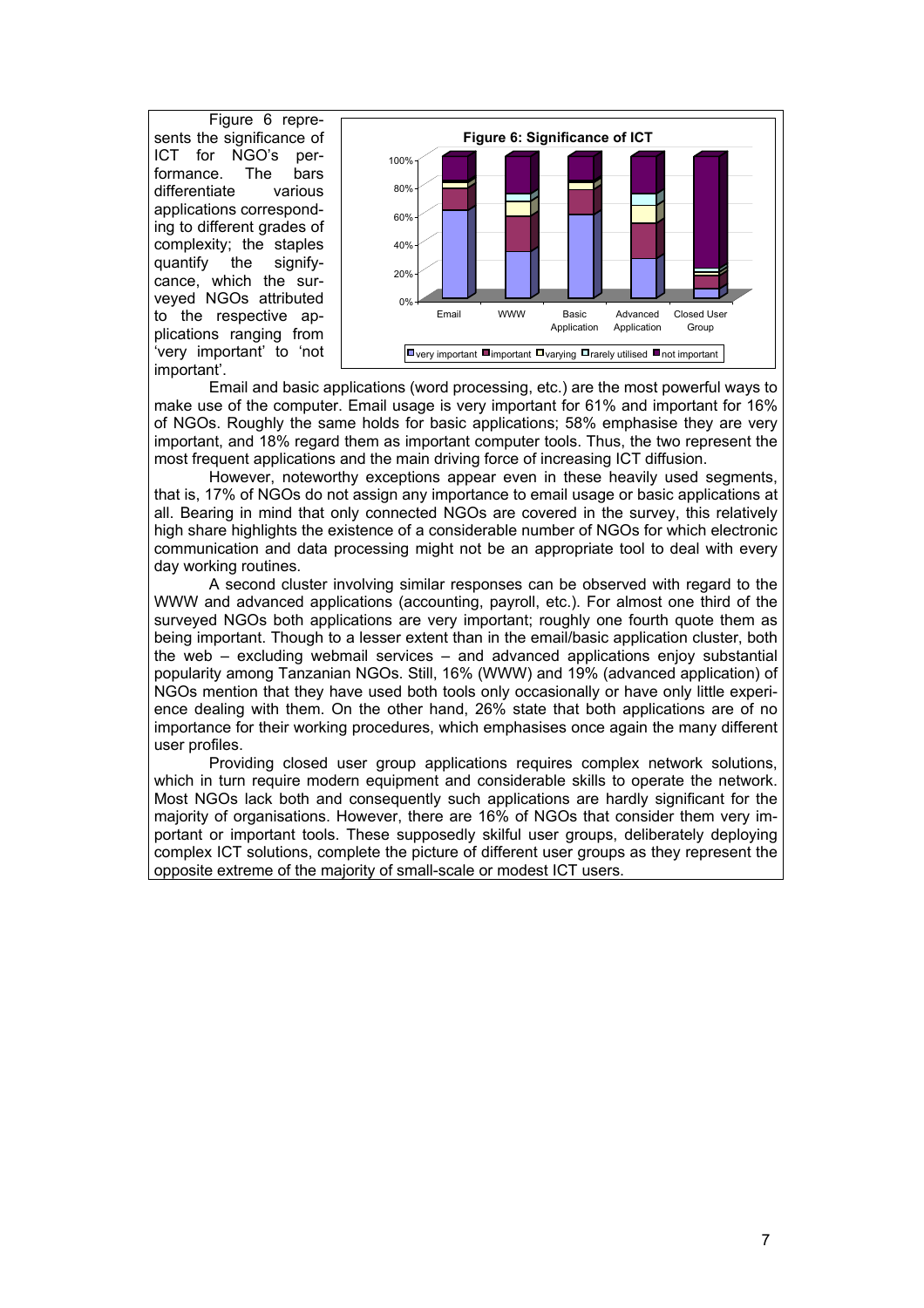

Whereas the previous chart focuses on the overall significance of ICT for NGO's performance, figure 7 quantifies the impact of the technology on individual working procedures. The bars represent the working procedures, the staples show the assigned significance ranging from 'very significant improvements' to 'negative impact'.

An overall positive impact of ICT on individual working procedures is the basic message of the chart. The introduction of ICT has brought very significant and significant improvements in all surveyed working procedures, ranging from 60% positive results in 'project design' to 80% in 'communication with donors'. It is not surprising that the largest improvements of the introduction of ICT are made in long distance communication (with international partners and donors), an opportunity that did not exist before.

This positive picture also holds when we consider internally oriented working procedures, but the ratio between 'very significant' and 'significant' improvements is turned up-side down. This might indicate that software solutions to change internal working procedures are more difficult to implement and need some advanced knowledge to utilise the technology effectively. Only 20% of NGOs report 'very significant improvements' in this regard. However, there are after all some 40%, which report 'significant improvements'. Hence, even though capacities might be limited to fully exploit the technology, ICT can be utilised to improve NGOs' performance.

Responses quoting only a modest impact are higher with regard to internal working procedures, where more complex solutions are required. Modest impact decreases when it comes to easy-to-apply long distance communication. In contrast, responses quoting 'no impact' have been relatively stable at roughly 12%. The consistent percentage in each bar points towards the existence of a wide-spread low-intensity ICT approach rather than towards a distinctive value for each bar – 'we have it, but they do not make any difference'. A proposition also supported by the findings of figure 6.

Very rarely, negative impacts have been reported. It is very likely that these are random values that could appear in every working procedure, for instance, in cases where ICT utilisation has followed wrong approaches or strategies or bad investment that have hindered attempts to utilise the technology.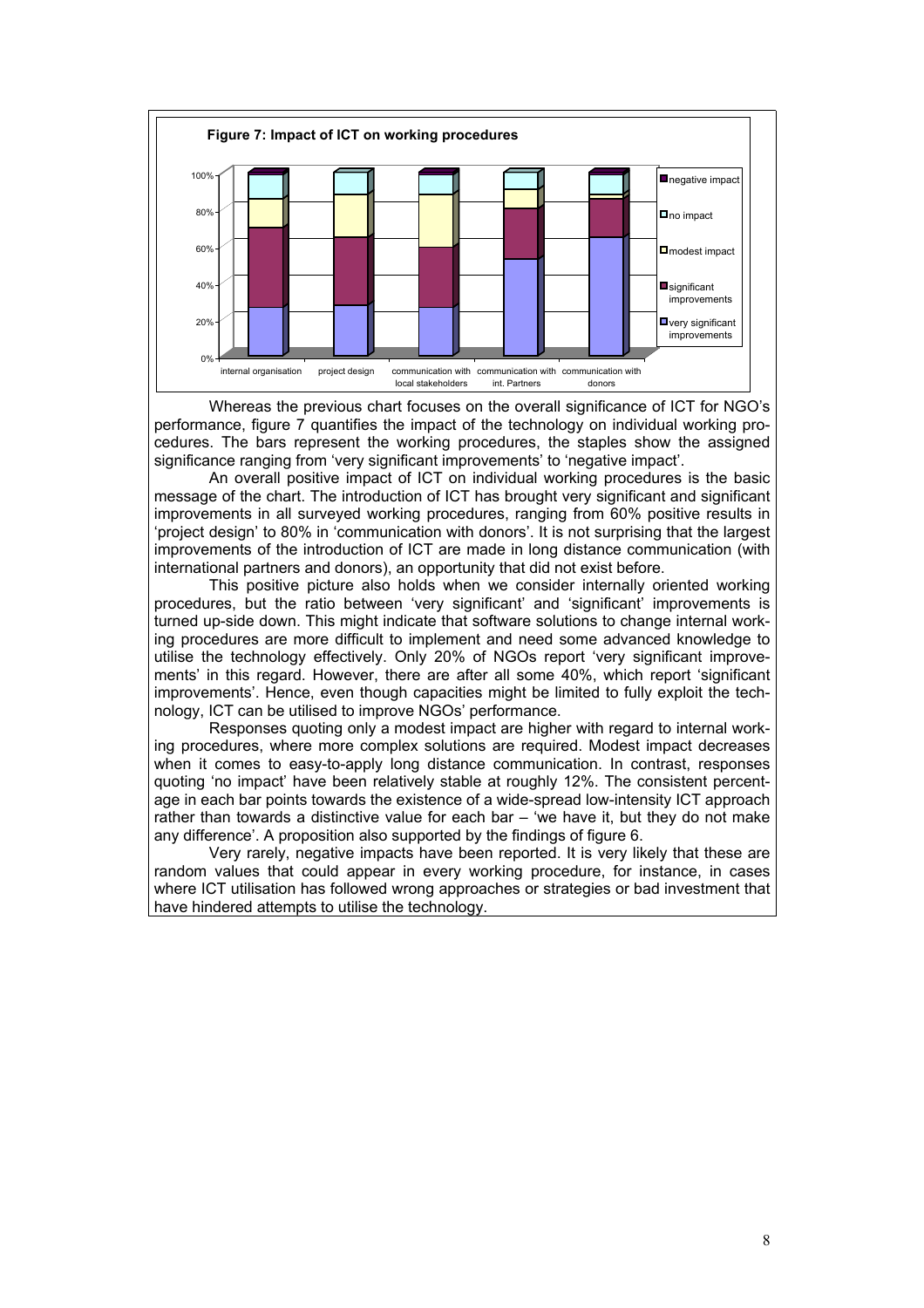In an environment where the vast majority of people have no access to the internet, provisions to share internet-acquired knowledge with nonconnected stakeholders, so that the technology would benefit the largest possible number of people, becomes a critical issue. Different means to share internet-acquired knowledge are quantified in figure 8. The over-



whelming majority of NGOs makes use of different types of knowledge sharing. Only 9% have not introduced any means to share internet-acquired knowledge.

Most commonly, NGOs conduct workshops and seminars to spread their knowledge (87%), usually accompanied by personal communication (74%) or transforming internet-acquired knowledge into non-electronic formats like printed reports, hand-outs or blackboard announcements, and the like (68%). The 'other means' utilised by roughly 14% mainly refers to making copies to disks, and thus to making online materials available offline.

Though figure 8 does not reveal anything about the quality of the means, and in particular nothing about the difficulties for non-connected stakeholders to absorb and eventually apply internet-acquired knowledge, it clearly shows that provisions to facilitate the participation of non-connected stakeholders are high on the agenda.



Figure 9 targets the significance of ICT applications in relation to the size of the NGOs indicated by their annual budget. The bars are organised as pairs representing the WWW and advanced applications significance and each pair relates to the given size of the NGOs' annual budget (in US\$). The staples show the significance of the applications. WWW and advanced applications were chosen, because, as figure 6 reveals, these two usually require more resources to apply them effectively than basic applications or email usage. Hence, they are more suitable to test the link between ICT usage and available financial resources.

(Effective) utilisation of advanced applications starts from a modest level in the low budget segment, where roughly on third of the surveyed regard the technology as either important or very important. These figures increase to 60% plus and remain relatively stable in a central block that covers a wide range of budget size from above 5.000 US\$ to 500.000 US\$. This general pattern changes only in the premium segment of NGOs with an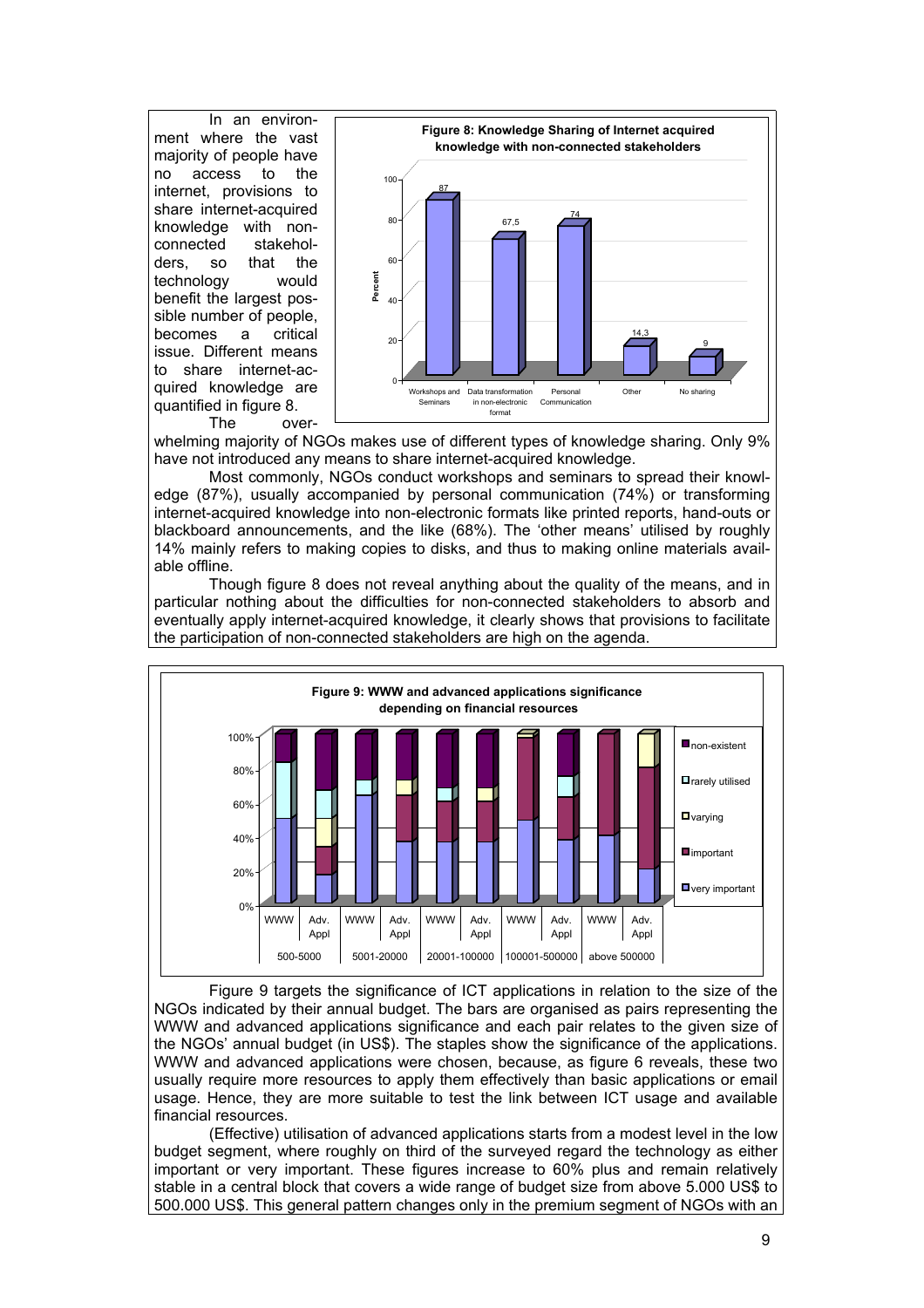annual budget of above 500.000 US\$. All NGOs of the premium segment make use of advanced applications and almost 80% of these regard them as important or very important, suggesting that beyond a certain size, broad ICT utilisation is an understood tool for handling complex routines. In sum, there are some distinctive utilisation features at the lower and upper margin of available financial resources. In between, the majority represents a broad spectrum of NGOs that predominantly make effective use of ICT, regardless of their financial background.

The picture of WWW usage is more vague. Whereas the WWW is used extensively in all NGOs with a budget exceeding 100.000 US\$ per year, the given figures in the remaining three segments are variant. Here, it is especially the low budget segment that takes advantage of the technology and counts for the least number of 'non-existent'-responses. The indistinctiveness in this segment hardly allows any clear statement. A careful interpretation could argue that at a certain size, when working procedures get more complex, better-tailored solutions and more professional approaches are required. Small-size NGOs have some choices using simple applications, but these might be insufficient to serve large-size NGOs. They have developed capacities to deal with complex procedures and have taken advantage of it. Frequent difficulties following the subsequent introduction of well-tailored software solutions, as being a characteristic feature of large-scale NGOs, might explain the (minor) drawbacks in effective ICT utilisation that can be observed in medium-sized NGOs.

#### **How to read a box plot…**

Figures 10-13 use box plots to analyse the survey data. Box plots combine different statistical figures. They are constructed by a box identifying the middle 50% or the 'body' of the data. The line drawn across the box locates the median, i.e. the value in the middle of the series. In contrast to the mean value, the median is inured to outliers and extreme values that would distort a dispersed data set. The body of the data (the box), sometimes referred to as the interquartile range is made of the lower and upper quartile  $(25<sup>th</sup>$  and  $75<sup>th</sup>$ percentiles). The lines from the lower and upper quartile mark the maximum point and minimum point within a normal distribution. Values beyond these points (=more than 1.5 times the interquartile range from the end of the box) are outliers that lie in an abnormal distance from other values in the sample. Combining these different figures, box plots are useful to describe behaviour of data in the middle as well as at the ends of the distribution.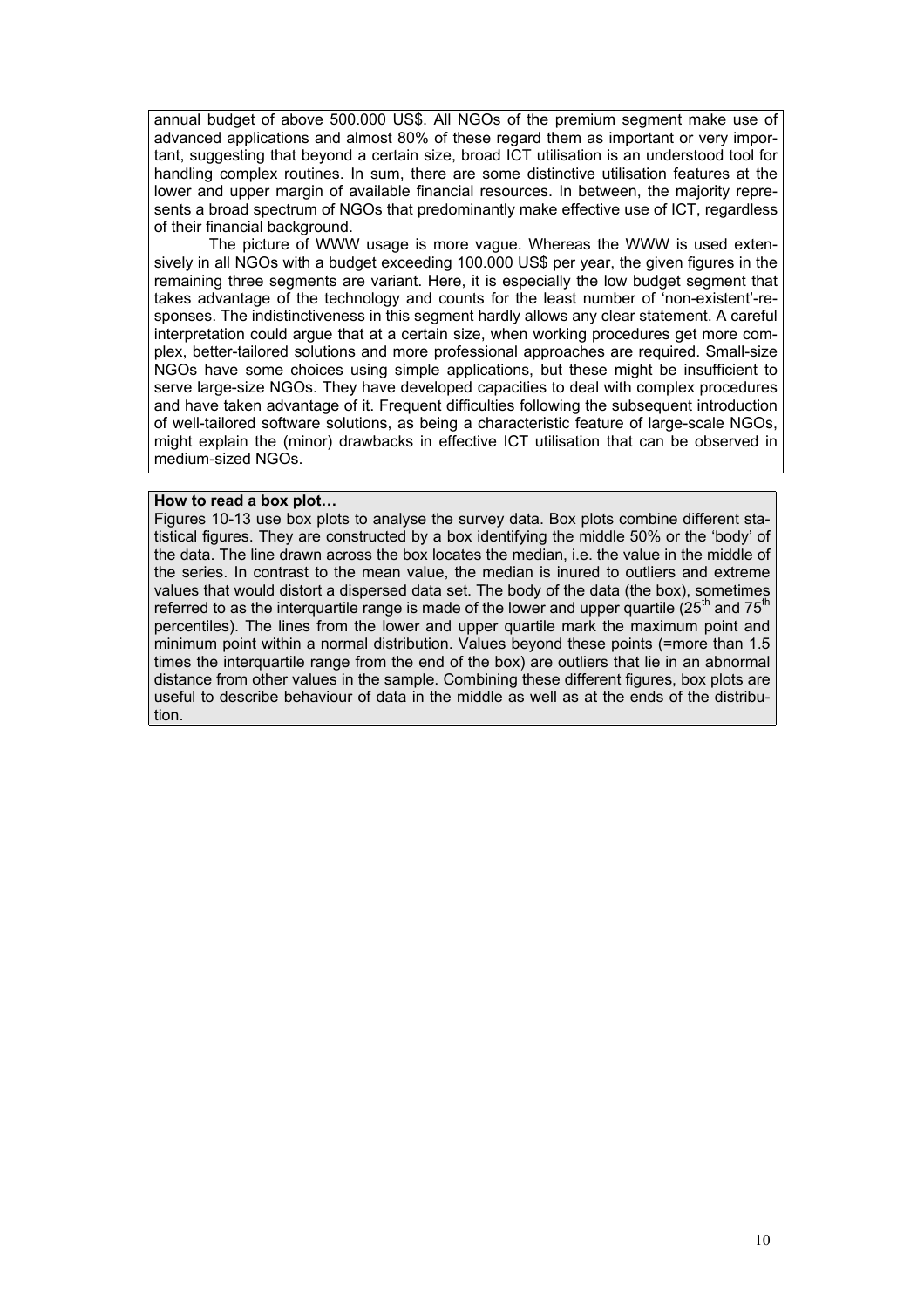

Figure 10 quantifies connectivity costs and figure 11 shows the distribution of email traffic in Dar es Salaam, other urban centres and rural regions. Connectivity costs account for median 60 US\$ in Dar es Salaam, 50 US\$ in other urban, and 100 US\$ in rural regions showing a clear urban bias in this regard. Generally, median urban connectivity costs correspond to average prices offered by local Internet Service Providers (ISPs) for full time monthly internet access (plus telephone costs). The median costs in Dar es Salaam even slightly exceed the costs in other urban centres, which can be explained by the considerable higher email traffic in Dar. Though subscription rates are similar in rural areas, rural NGOs have to pay higher telephone costs to connect to their nearest ISP.

#### Different regio-

nal cost structures influence the pattern of the NGOs' ICT utilisation as indicated by their email traffic. Dar es Salaam based NGOs do not only represent the highest median of email traffic (45 sent), they also show the broadest distribution and some exceptional outliers with weekly email traffic (sent) of 400 emails and more. In contrast, both the median email traffic and the interquartile range of the main body of email traffic subsequently narrow from other urban centres (median 17,5) to rural regions. Especially the latter lags behind with median 15 weekly emails in a narrow range between 12 and 25. The figures reveal a significantly uneven cost benefit ratio for urban and rural NGOs. But despite disadvantageous cost effects, rural NGOs are committed to make use of the technology as indicated by the wide range of connectivity costs

For most urban NGOs, connectivity costs appear to be similar, starting at 40 US\$ and going up to 160 US% for Dar es Salaam and 30US\$ to 150 US\$ for other urban centres. These apparently similar cost factors change if the amount of email traffic is also taken into consideration. Looking at the distribution of email traffic in figure 12, Dar es Salaam based NGOs pay slightly more for their connectivity, but email traffic is also roughly one third higher than in other urban centres. This underlines the preferential ICT environment in Dar es Salaam, where various providers are able to offer individual solutions to their customers.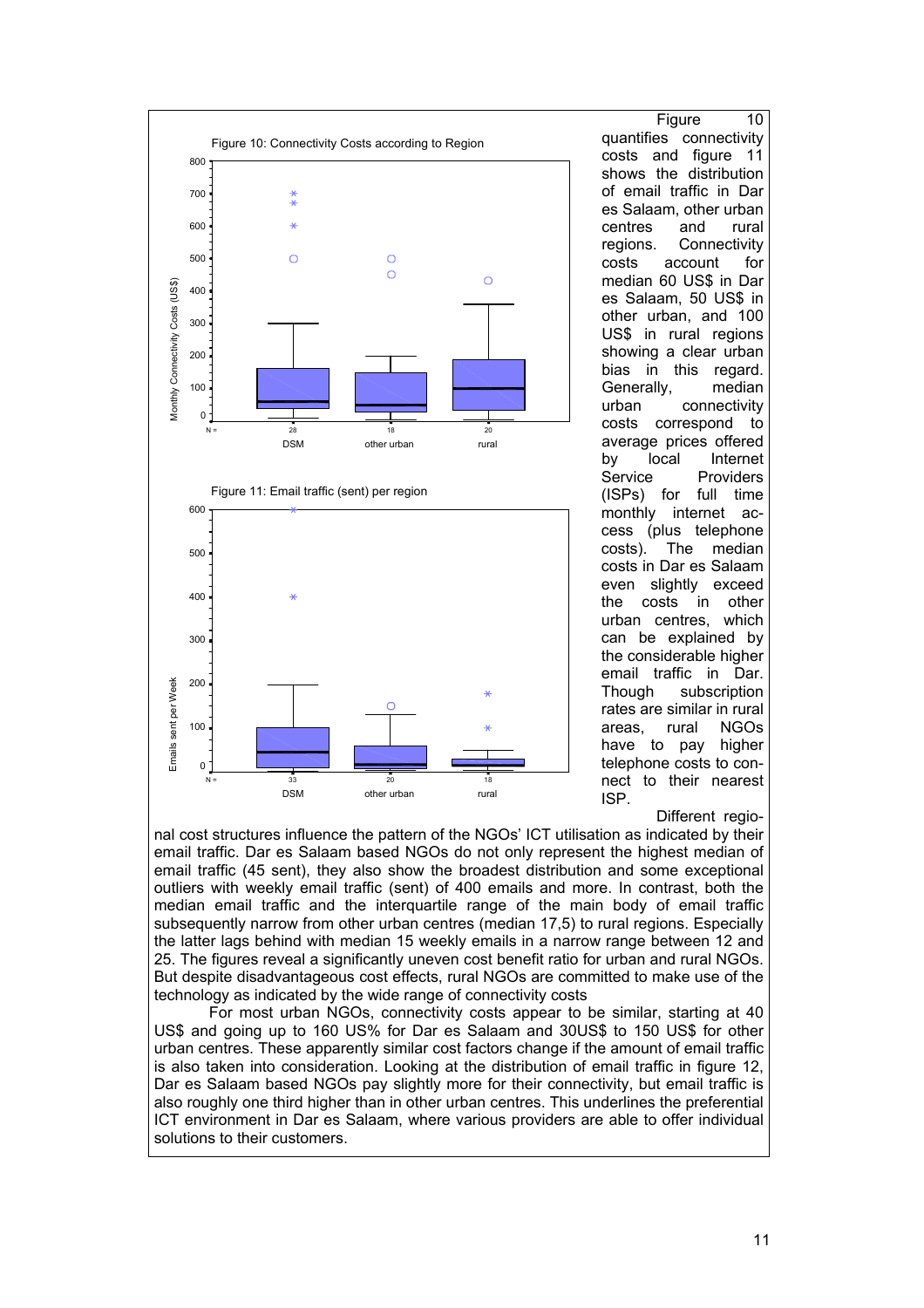The same argument applies to rural areas, where connectivity costs range from 45 US\$ to high 180 US\$ for most NGOs. But here, high costs correspond to very little email traffic only. The cost benefit ratio deteriorates if high connectivity costs are related to very modest data flows. On the other hand, this highlights the fact that rural NGOs are ready to take considerable hardships to make use of the technology even in a difficult environment.

Considering the end of the distributions, all regions in figure 10 show a sizeable number of extreme values. They reflect the heterogeneous range of existing NGOs' ICT profiles, but also refer to different types of connectivity. Those that run their own networks and have deployed their own connectivity (e.g., by way of a satellite link), disperse the range of connectivity costs. As a rough orientation, connectivity costs beyond 300 US\$ coincide with the operation of an individual private network (the dots in the chart refer to individual cases as extreme outliers). In most cases these can be observed in Dar es Salaam. Here private networks are deployed despite the existence of alternative connectivity models, meaning that considerable significance is attributed to the technology, a fact that can also be seen in the high email traffic for some Dar es Salaam based NGOs.

High pitch connectivity costs are less frequent in other urban centres. Email traffic is also less dispersed, indicating that costs are the main impediment to expand the NGOs' ICT profile.

In comparison with the urban situation, the disproportion between costs and email traffic is very significant in rural areas. Where no telephone is available, NGOs are forced to connect through expensive connectivity solutions, generally via satellite. As mentioned above, exorbitant costs correspond to only little email traffic. In these cases even low intensity ICT usage justifies high costs and indicates the significance that is attributed to the technology.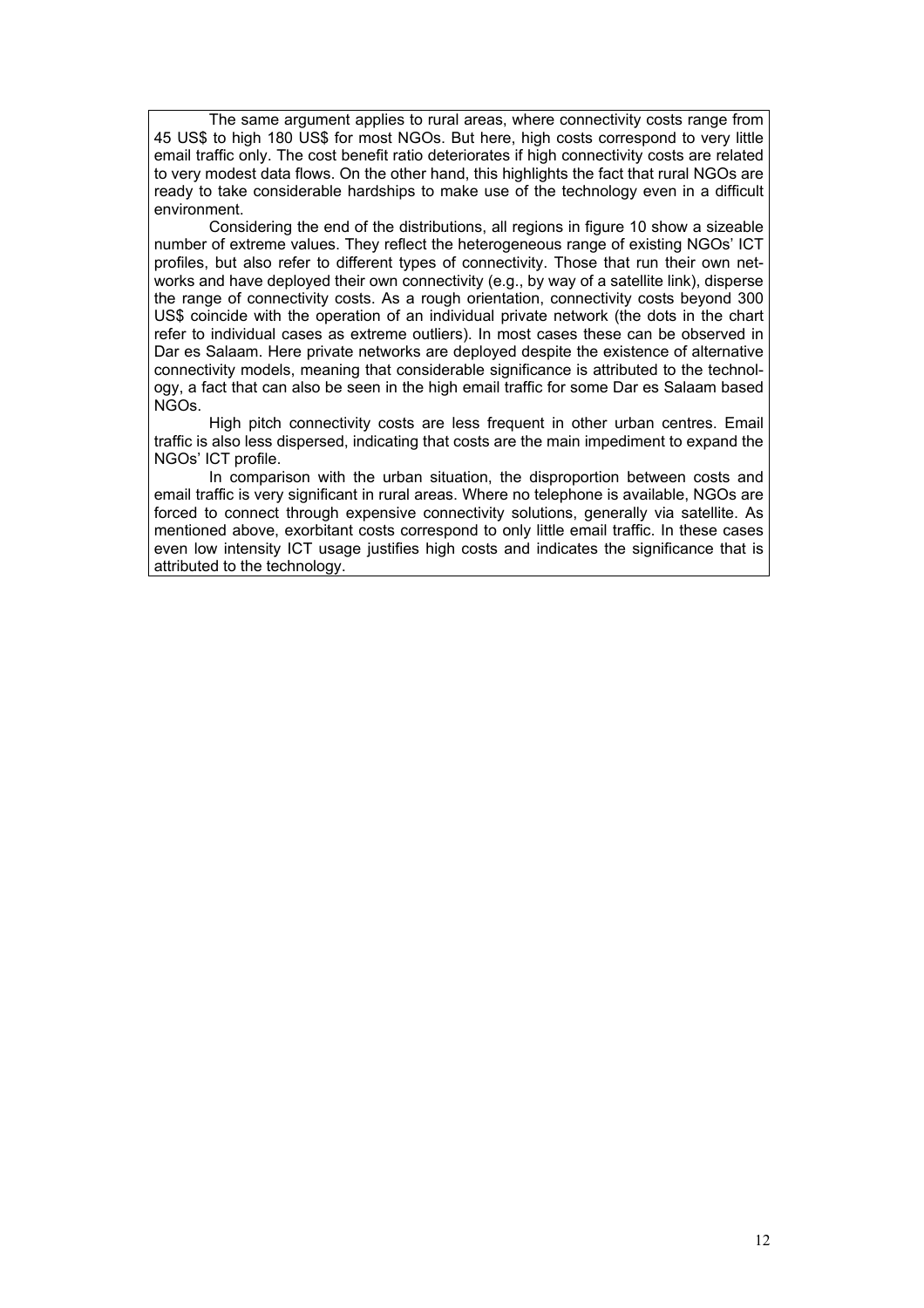Figures 12 and 13 show connectivity costs and email traffic depending on the type of access – through office equipment or public access facilities. Office access generally equals higher access costs – median 90 US\$ in contrast to 30 US\$ using public access facilities – and a higher volume of data traffic – median 45 weekly emails (sent) versus 14,5 in public access facilities. Furthermore, the range of both figures' costs and email traffic shows greater variations if the internet is accessed by office equipment.

 Greater variations can also be interpreted as having more opportunities, although at higher costs. In the upper quartile of the 50% body of NGOs, costs can rise to 200 US\$ per month and a large number of extreme values and outliers even goes beyond that. Email traffic can vary between some 15 and 100 emails sent per week and even beyond that in some exceptional cases – up to 600 and 800 emails for the highest individual values. Considering both figures, office access corresponds to a broader spectrum of costs







and user profiles. This also means that NGOs with office connectivity can make better use of individual well-tailored connectivity solutions as well.

Such options are rarely available to public access users. Cost and time considerations limit ICT opportunities in public access facilities. Connectivity costs appear in a narrow margin between 10 US\$ and 70 US\$. In addition, actual email traffic in public access facilities shows only an extremely small spectrum between 5 and 20 emails. This reveals the restrictive character of public access. Those who break open these restrictions have to manage to pay for high connectivity costs for very little email traffic. In the absence of any alternatives, public access facilities play an important role in Internet diffusion. They might facilitate broader email utilisation, but they are unlikely to develop into main instruments for advanced ICT utilisation.

#### **NGO comments on ICT**

In addition to the close questions, the questionnaire also provided an opportunity to comment openly on the subject of ICT. 58 or 75% of the surveyed NGOs took the opportunity to do so. The submitted comments have reinforced the findings of the quantitative questions given above and contain a wide range of perceptions, obstacles and future strategies.

Summarising the open comments, two main observations can be made: Firstly, most comments combine an identification of main obstacles, i.e. a lack of funds and a lack of skills to utilise the technology more effectively, with an emphatic reference to the importance of the technology highlighting the benefits already achieved. Secondly, though the comments share some common themes, there is a need to differentiate be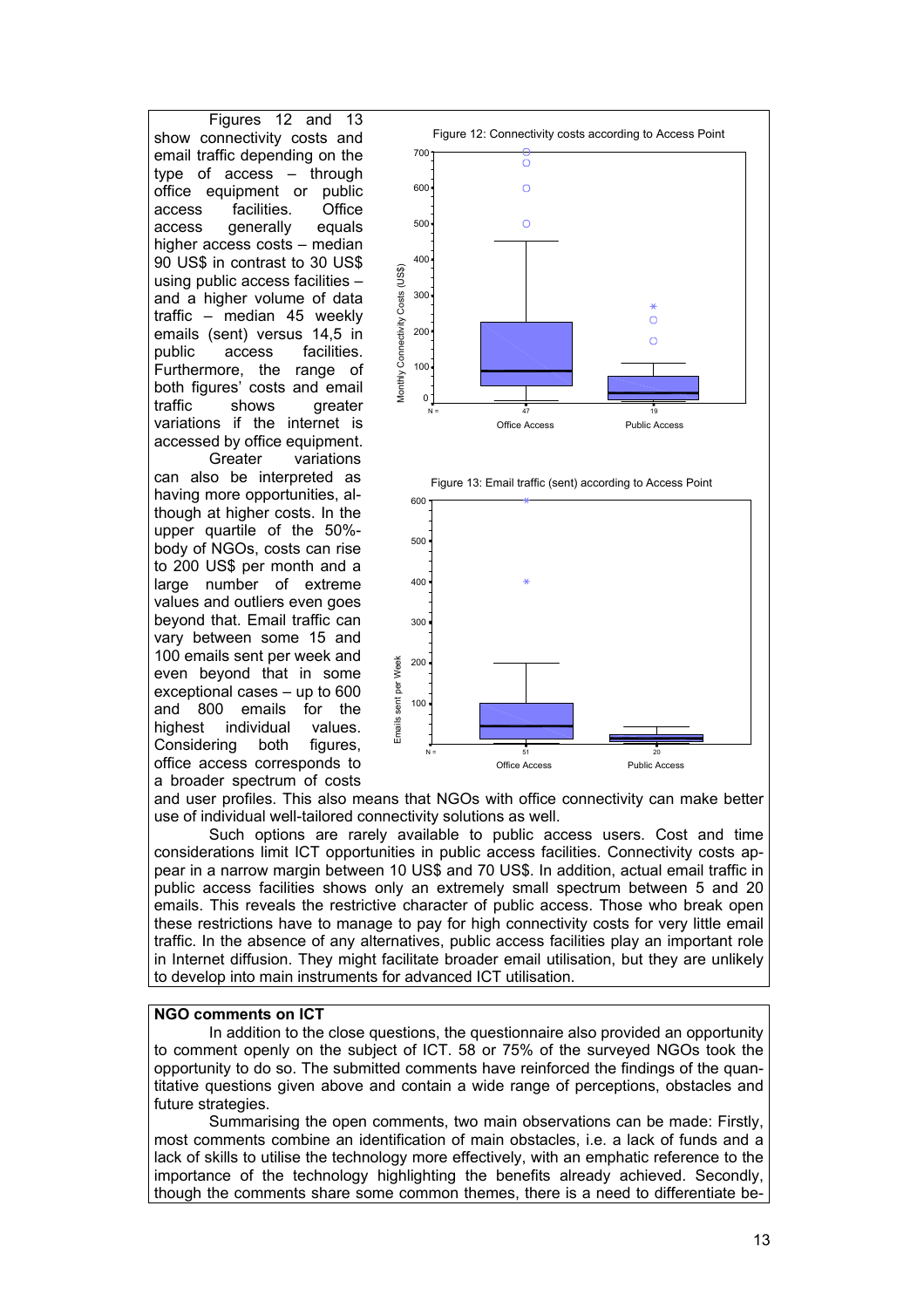tween different NGOs and their different scope of activity, capacities and objectives. The quintessence of the open comments can be summarised as follows:

- While most NGOs suffer from financial restrictions, the implications of this observation are different. For large, well-established NGOs operating nationwide, the main challenges are to update and upgrade their equipment and recruit the necessary skills to operate sophisticated network solutions. For them, high costs of connectivity hamper their working routines, and a lack of connectivity (e.g., difficulties to connect to their upcountry field offices) represents significant obstacles, but does not prohibit their ICT utilisation. More or less large NGOs can cope with such difficulties and they make use of the technology even under difficult circumstances.
- In contrast, for small NGOs, grassroots organisations, or single issue lobby groups especially in rural areas, high connectivity and equipment costs are a prohibitive burden to develop minimal IT capacities or to introduce basic ICT equipment. In these cases high costs segregate them from the potential benefits of ICT. The lack of qualified personnel exacerbates this situation.
- Public access facilities are only partly in a position to counterbalance such tendencies. Limitations of telecentres or Internet Cafes are identified with regard to time and cost considerations.
- Despite these difficulties, most NGOs have emphatically underlined the significance of ICT. For many NGOs the technology has opened new communication channels that simply did not exist before. Furthermore, gains of networking and the idea of joint social and political action were frequently mentioned as a key to increase NGOs' ability to play their role in the political process. Or, as one contributor put it, 'The arrival of email and the internet has made life a lot of easier'.

(Few) critical remarks have been made on the domination of Western values and uncontrolled circulation of offensive content on the Internet.

### **Conclusion**

- 1. The image of a largely connected NGO community in Africa is a misperception, at least if the country case Tanzania is considered. Only 20% of Tanzanian NGOs have a working email account. This number might be relativised to some extent by the fact of an exponential growth rate of newly created NGOs, especially from the beginning of the 1990s onwards.
- 2. The heterogeneous nature of NGOs is echoed throughout the survey and reflects a broad range of different user profiles. These can be divided into at least three main user groups: A first group consists of professionally managed, large NGOs highly visible in the political process and well embedded in large-scale networking interactions. This group uses ICT as an accepted and understood tool supporting daily working procedures. This applies to advanced applications that make administrative routines more effective, but also reflects considerable internal and external, national and international information flows. A second group, often well acknowledged in the respective working field, has also developed a considerable ICT profile. These NGOs might be less sophisticated than those in the first group, and they might not utilise the technology in all potential working areas, but within their limits they value the technology as an important tool, especially with respect to national and international networking, internet based research and the like. The third group, at the same time the majority of Tanzanian NGOs, consists of small NGOs, often focusing on a single issue, coming from both urban and rural areas, many of them working at the grassroots level. They have developed a rudimentary ICT profile that focuses on email usage and some basic application. Though low profile and low intensity usage, this group has identified their basic ICT needs and applies the applications that are available and affordable.
- 3. From a sectoral perspective NGOs have proved to be a prime user of ICT in Tanzania. They are responsive to technological change. Also in the low profile third user group, even limited access to the technology has shown a positive impact on daily working procedures. Thus, the NGO sector has proved to be a prime target of ICT promotion in the country.
- 4. All NGOs share a set of common ICT difficulties: high costs, lack of infrastructure and skills. But whereas for the first two groups these present – though sometimes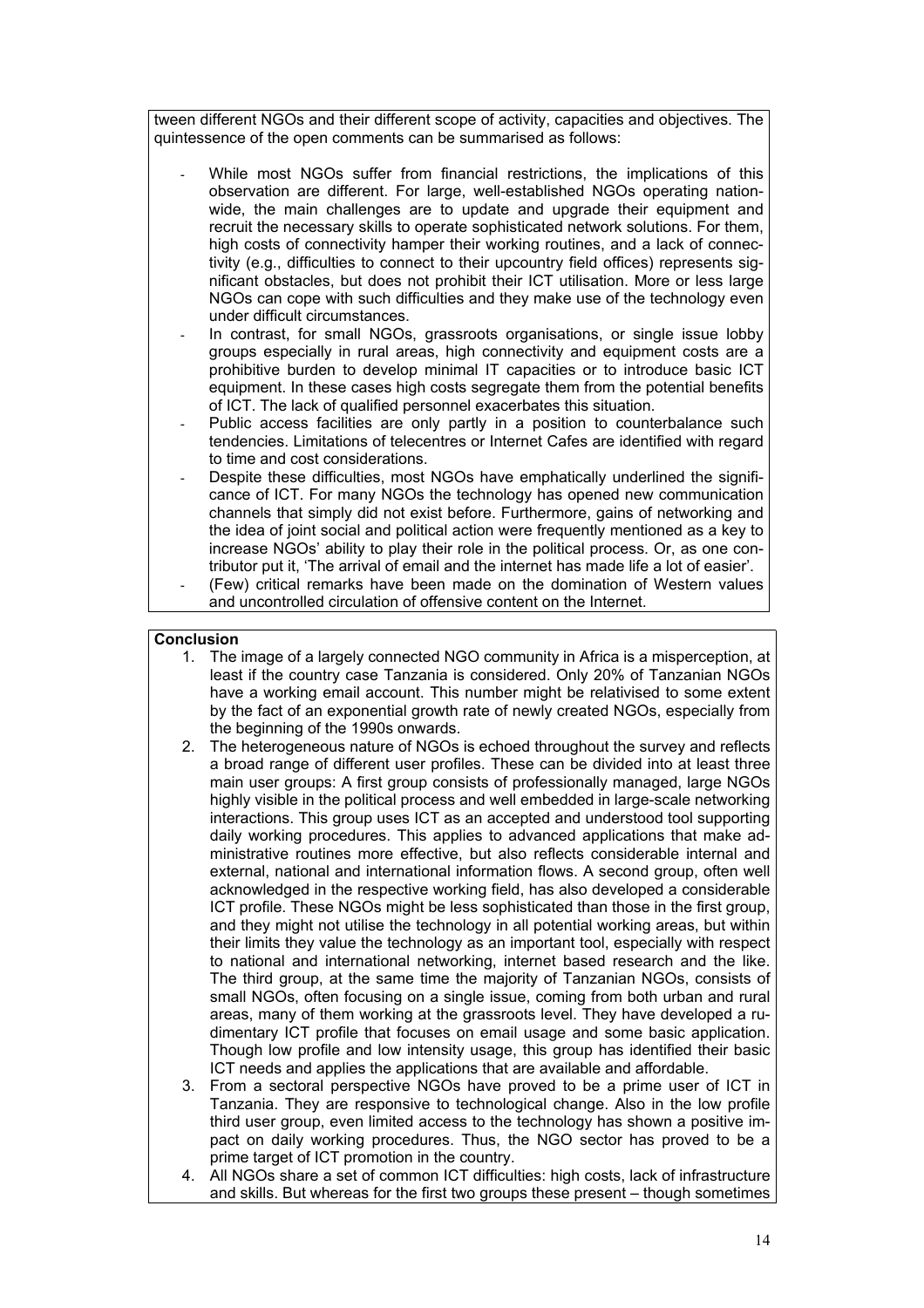serious – business obstacles, for the third group they are often a prohibitive burden to make use of the technology.

- 5. Costs to connect to the internet are often exorbitantly high. Basically there are two types of internet connectivity; the first one uses a dial up account using the telephone to connect to the ISP. Here, a large proportion of costs is due to high telephone tariffs. A countrywide dial up number only charging for local calls could significantly ease the situation for many NGOs, especially in the rural areas where a telephone line is available.
- 6. Operating a private network depending on satellite or other wireless solutions is the alternative mode to connect to the internet. Both set-up costs for a private network and monthly connectivity fees are considerably higher than a dial-up solution and hence, can only be afforded by a very few. However, costs for private networks appear in a wide range from 300 US\$ to 600 US\$ and beyond. This range does not only point towards a market not yet consolidated, it also indicates the existence of unexploited opportunities for (collective) bargaining to bring the prices down.
- 7. For many NGOs, internet usage depends on the availability of public access facilities. These centres are main facilitators of the technology where no alternatives are available. This is the case if only little ICT supply is demanded or public access centres are the only access point available. Beyond, public access facilities have limitations to meet organisational demands. They are restrictive in the provision of necessary and affordable airtime and ignore the fact that large-scale data processing procedures are often difficult to conduct outside the office – even if we just consider data security and protection. In consequence, public access facilities are well equipped to meet the individual or small organisational demand, but they hardly offer scalable solutions to organisational demands. To strengthen the role of public access facilities, hybrid access opportunities might offer a solution. Bearing in mind that connectivity costs and a lack of necessary skills are main obstacles for increased ICT utilisation, public access facilities could go beyond their approach to provide a limited number of fully connected working places with limited opening hours to the public. In addition they could offer connectivity ports where corporate or organisational users could log in to go online, e.g. with their own laptop. Special rooms providing only the ports could be made available, even offering extended opening hours for a limited number of corporate customers. Costs could be divided into a fee for using the premises and expenses for airtime, that is, the time the users actually are online (or the amount of data traffic). Such options could meet the demands of small enterprise or NGO customers. They could connect their own computers to the connectivity ports provided and would not suffer from time limitations. Because they are mainly charged for their time online, they could save costs by connecting and disconnecting during one working session as often as they like.
- 8. The cost benefit ratio of ICT utilisation covers a broad spectrum. Especially when high costs result in only very little data traffic, net benefits of ICT seem to be at least questionable. Though such discrepancies might be inevitable in the process of introducing a new technology and learning processes have to take place, the gap must be narrowed in the future to make the technology affordable and sustainable. Still, there is plenty of room to reduce costs and increase benefits, but finally market-based connectivity models will hit their limitations in an environment largely characterised by wide-spread poverty. If the provision of ICT is regarded as a public goal, new instruments must be developed to realise such goals. Political commitment, well-defined objectives, the careful and deliberate allocation of resources, and a consensus that equal opportunities partly means to subsidise the supply of ICT in vulnerable target segments, are a precondition to fully exploit the potential benefits of ICT.

#### *Literature*

Bratton, Michael (1994): "Civil Society and political transitions in Africa", in: Harbeson, J.W. / Rothchild, D. / Chazan, N. (ed.), 1994, *Civil Society and the State in Africa*, Boulder and London, pp. 51-81